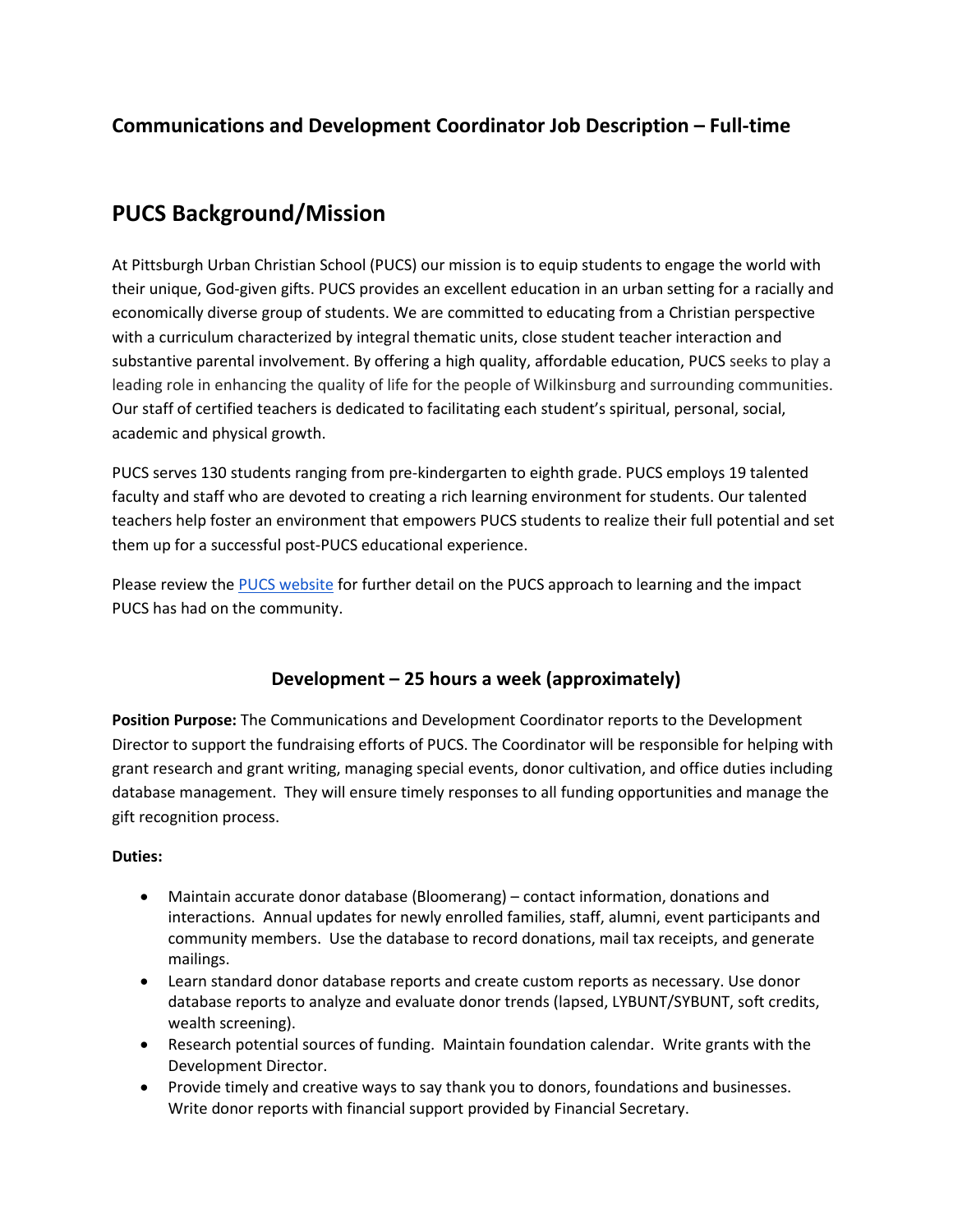- Manage annual events (Grandparents Day, Pastor Appreciation Breakfast, Serve-A-Thon, fundraiser, etc.) and follow-up. PUCS will celebrate its  $40<sup>th</sup>$  anniversary during the 2021-2022 school year – planning and preparing for this milestone.
- Assist with other development activities such as annual fund, corporate relations for the Educational Improvement Tax Credit (EITC) and Opportunity Scholarship Tax Credit (OSTC) program efforts.
- Other duties as assigned.

# **Communications - 15 hours per week (approximately)**

**Responsibilities:** The Development and Communications Coordinator is responsible for developing and facilitating the design and implementation of the school's communications plan. This is a position with a lot of variety, and includes the development of narratives, websites, email, social media, print, and others to inform the PUCS community of key information, news, events, and other topics that advance the School's mission and institutional goals.

The position works collaboratively to support the organization's Marketing, Communications, Recruiting, Development and Community Outreach efforts. Responsibilities will be distributed throughout the year and, in accordance with the communications plan, may include:

## ● **Communications**

- Research, write, and edit email newsletters and messages to ensure clear and accurate communication to constituents.
- Write grants applications and reports with the Development Director and Financial Secretary.
- Copyedit, proofread, and revise communications from multiple departments to ensure accuracy and quality.
- Create compelling written content for a variety of platforms including the School's website, social media, PUCS Post, Constant Contact, and more.
- Support senior management, faculty, and staff as-needed with communications (i.e., slide presentations, one-pagers, etc.).

## **Graphic Design and Publishing**

- Create compelling print and digital content to support the School's communications campaigns.
- Create materials for multiple School departments and divisions, including Admissions, Advancement, and Athletics. Materials include invitations, postcards, programs, and more.
- Create graphic designs to support social media campaigns.
- Collaborate with the print newsletter graphic designer.
- **Website**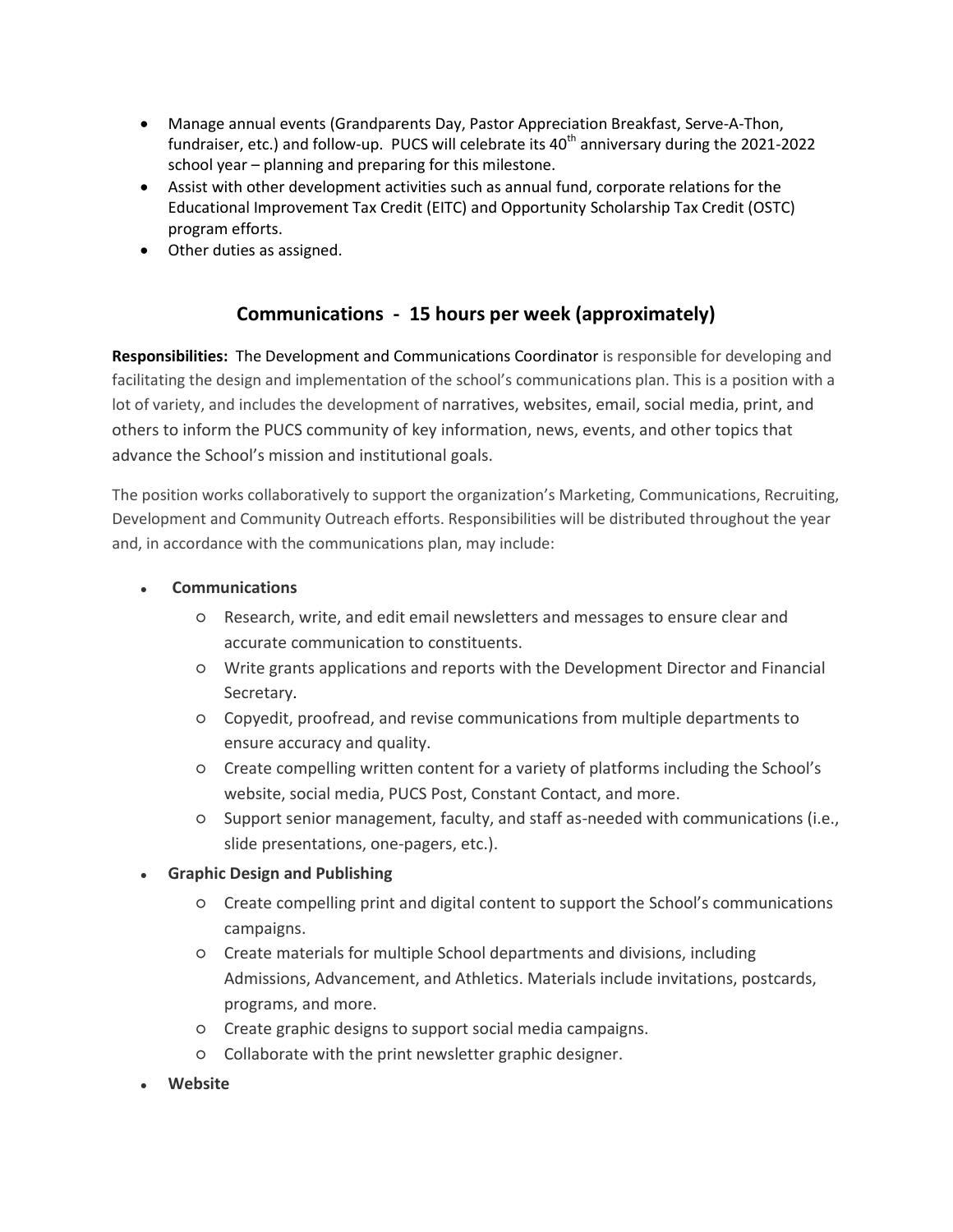- Update and add content to the School's website.
- Regularly review the School's website to ensure information accuracy, proper display on multiple devices, and site health.
- **Branding** 
	- Steward the School's editorial and brand standards by ensuring consistency and visual integrity on all communications.
	- Revise communications from multiple departments to ensure alignment with the School's brand guidelines.
- **Crisis Communications**
	- Participate in reputation management and media monitoring.
	- Participate in crisis communications response and support.
- **Administrative**
	- Act as a liaison with third-party vendors and assist in managing those relationships.

#### **Qualifications and Experience:**

- Bachelor's degree in a related area.
- Two or more years of related experience
- Solid knowledge of communications principles, concepts, strategies, and best practices.
- Current knowledge of social media platforms and current communications technology with the ability to demonstrate best practices. (Facebook, YouTube, LinkedIn, etc.)
- Excellent written, verbal, and interpersonal communication skills. (Newsletters, donor reports, grants, grant reports, receipts, thank you notes, etc.). Acute attention to detail, accuracy, grammar, and punctuation.
- Experience with managing or updating websites.
- Ability to analyze data from fundraising campaigns and be able to draw insights with actionable recommendations based on the analysis.
- Proven project management skills and ability to drive a project from concept to completion.
- Ability to work independently as well as within a team and with other groups within the School. Experience collaborating/working with outside organizations.
- Strong time management skills.
- Strong organizational skills with the ability to multitask and prioritize workflow.
- Highly motivated, productive, and deadline oriented.
- Good judgment, tact, diplomacy, and ability to guard confidentiality.